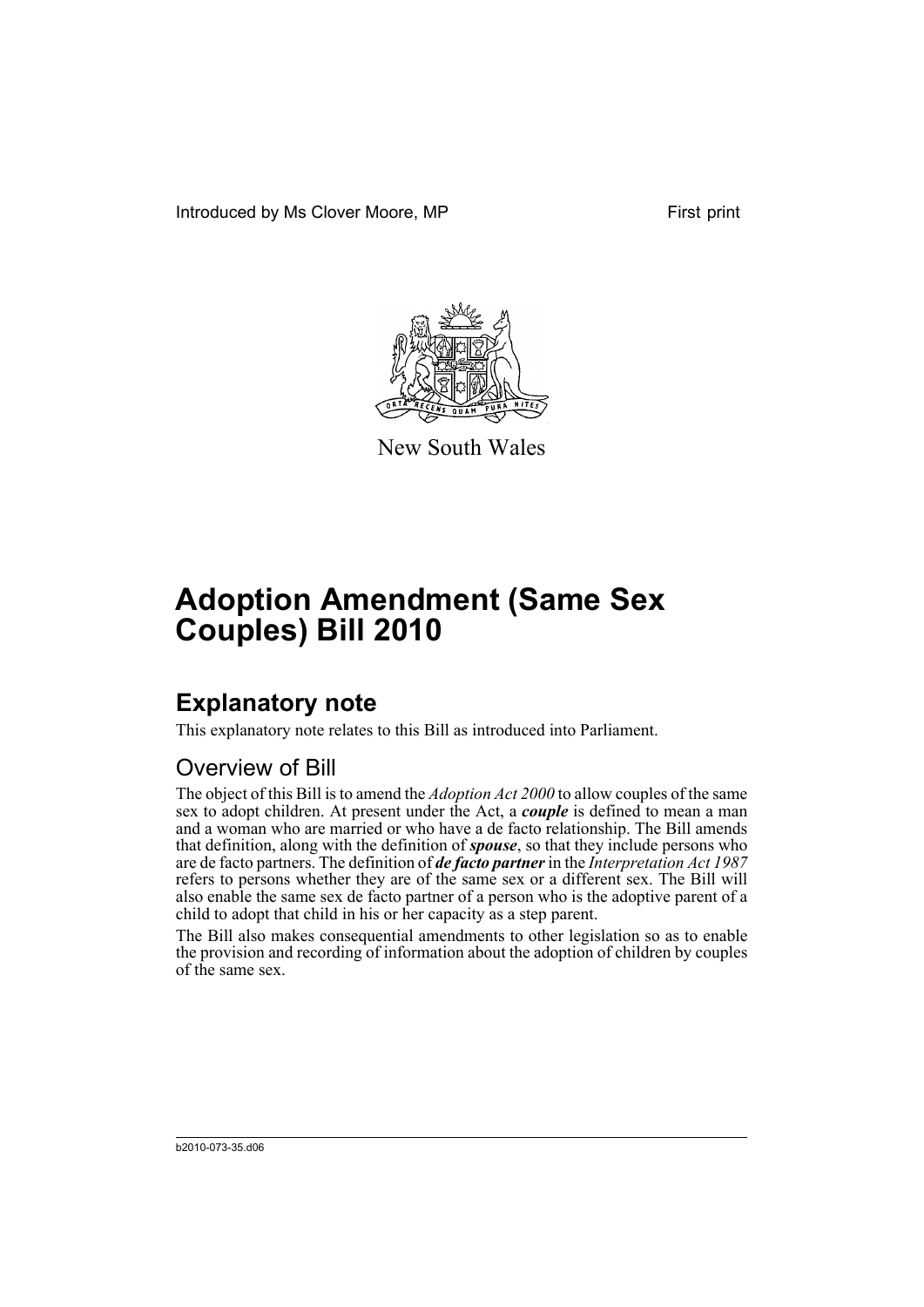Explanatory note

### Outline of provisions

**Clause 1** sets out the name (also called the short title) of the proposed Act.

**Clause 2** provides for the commencement of the proposed Act on the date of assent to the proposed Act.

**Schedules 1 and 2** make the amendments described in the above Overview.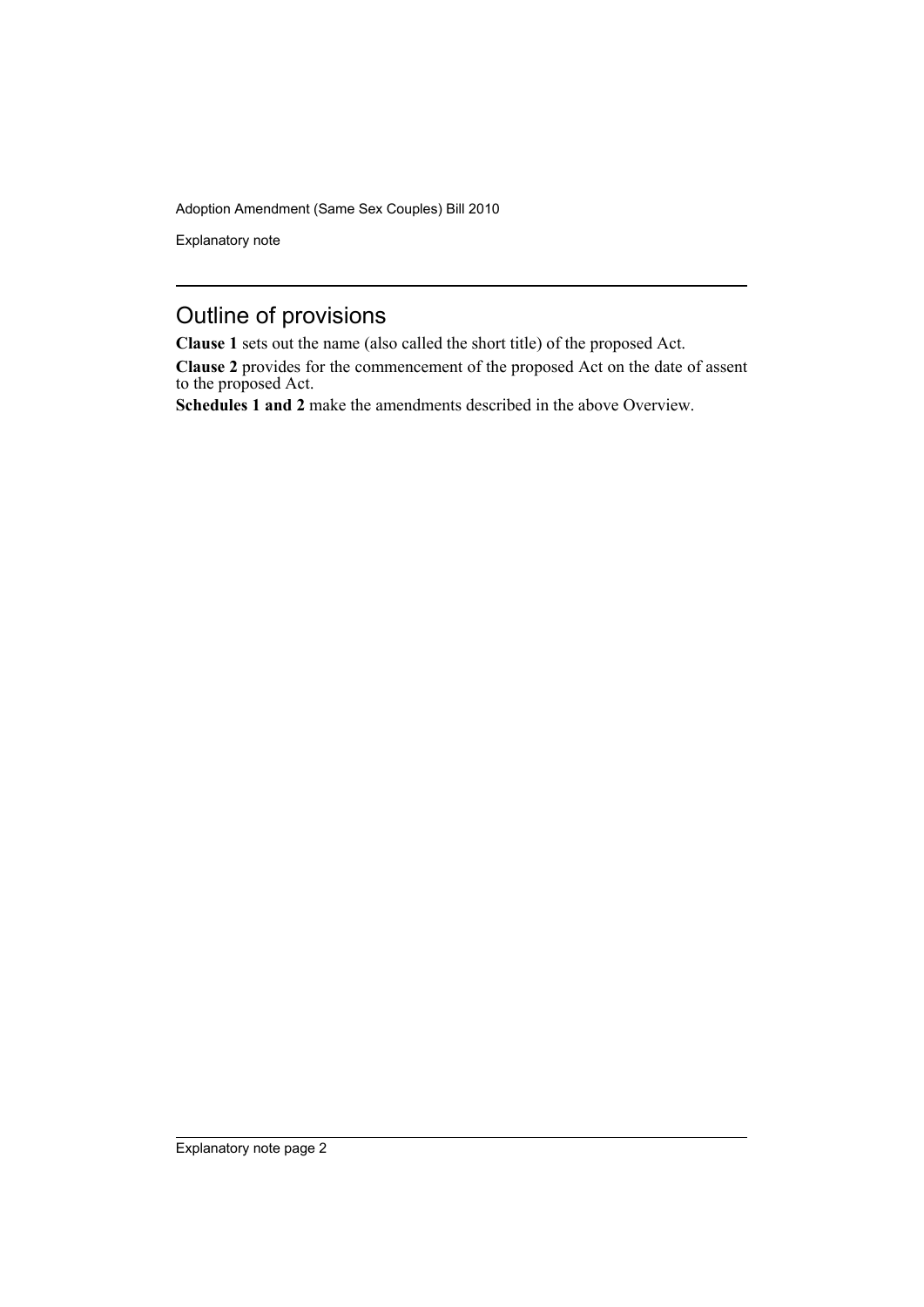Introduced by Ms Clover Moore, MP First print



New South Wales

# **Adoption Amendment (Same Sex Couples) Bill 2010**

### **Contents**

|   |                                                 | Page |
|---|-------------------------------------------------|------|
| 1 | Name of Act                                     |      |
|   | 2 Commencement                                  |      |
|   | Schedule 1 Amendment of Adoption Act 2000 No 75 |      |
|   | Schedule 2 Consequential amendments             | 5    |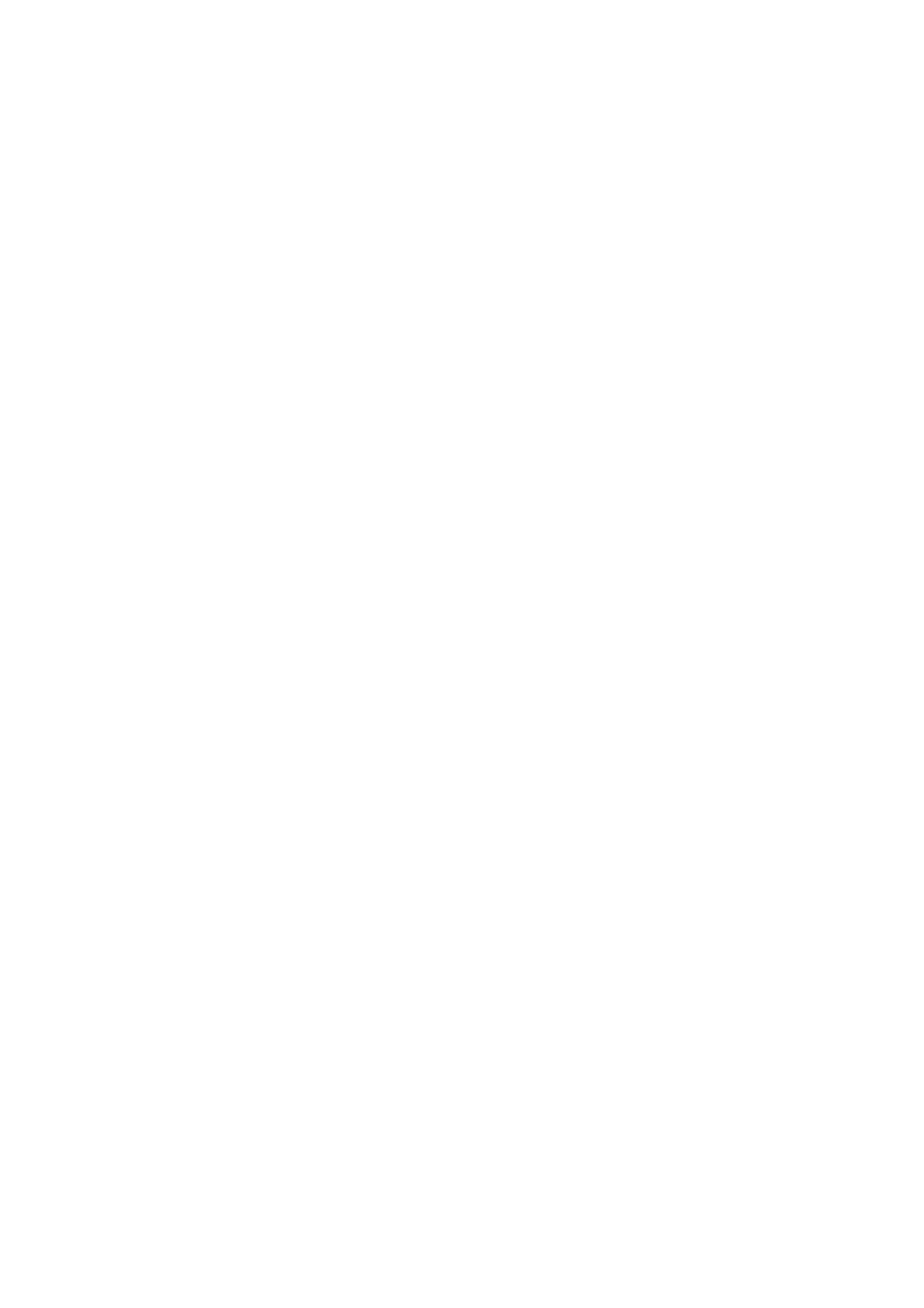

New South Wales

## **Adoption Amendment (Same Sex Couples) Bill 2010**

No , 2010

#### **A Bill for**

An Act to amend the *Adoption Act 2000* to enable couples of the same sex to adopt children; and for related purposes.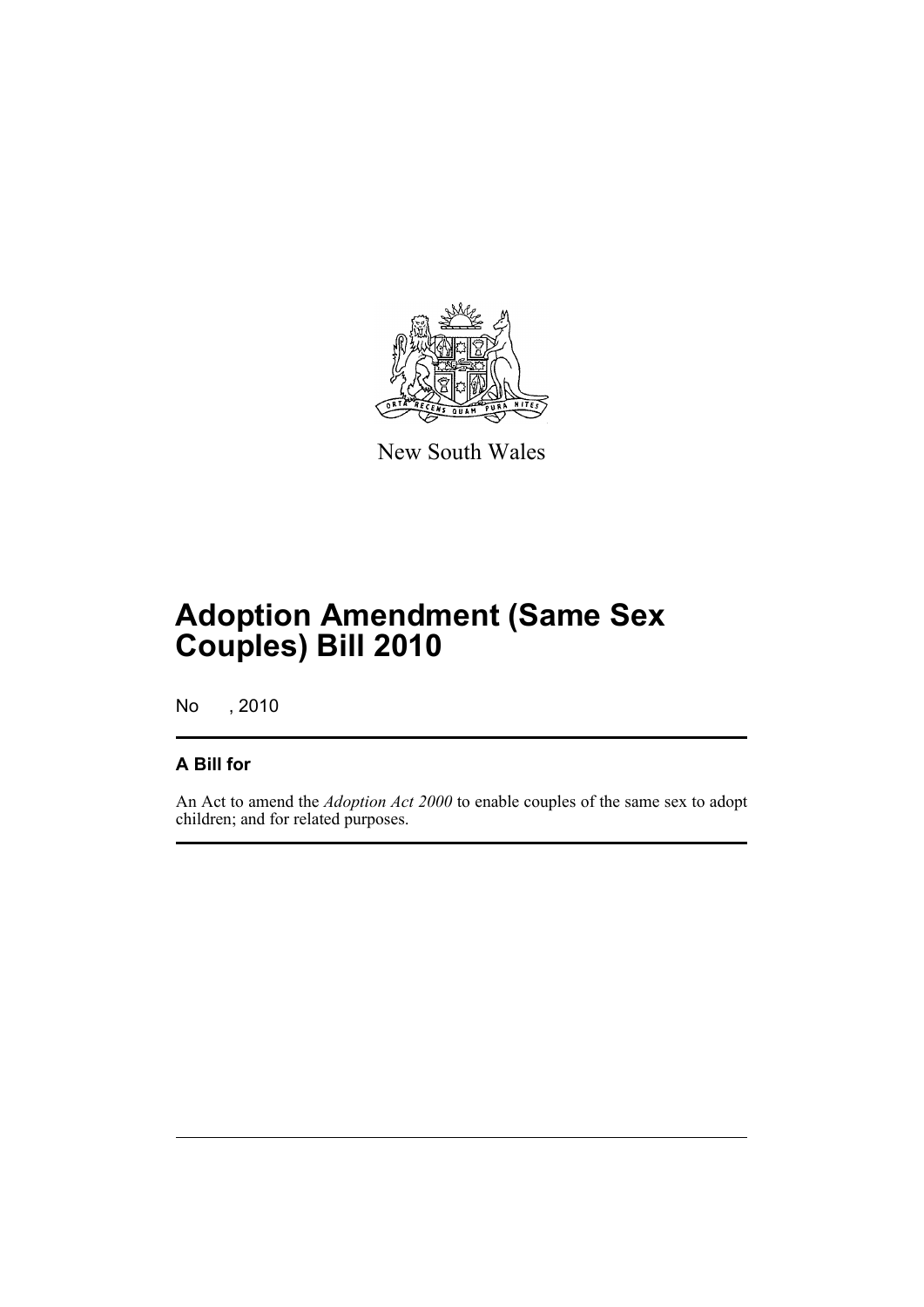<span id="page-5-1"></span><span id="page-5-0"></span>

| The Legislature of New South Wales enacts:                      | 1              |
|-----------------------------------------------------------------|----------------|
| Name of Act                                                     | $\mathcal{P}$  |
| This Act is the Adoption Amendment (Same Sex Couples) Act 2010. | 3              |
| Commencement                                                    | $\overline{a}$ |
| This Act commences on the date of assent to this Act.           | 5              |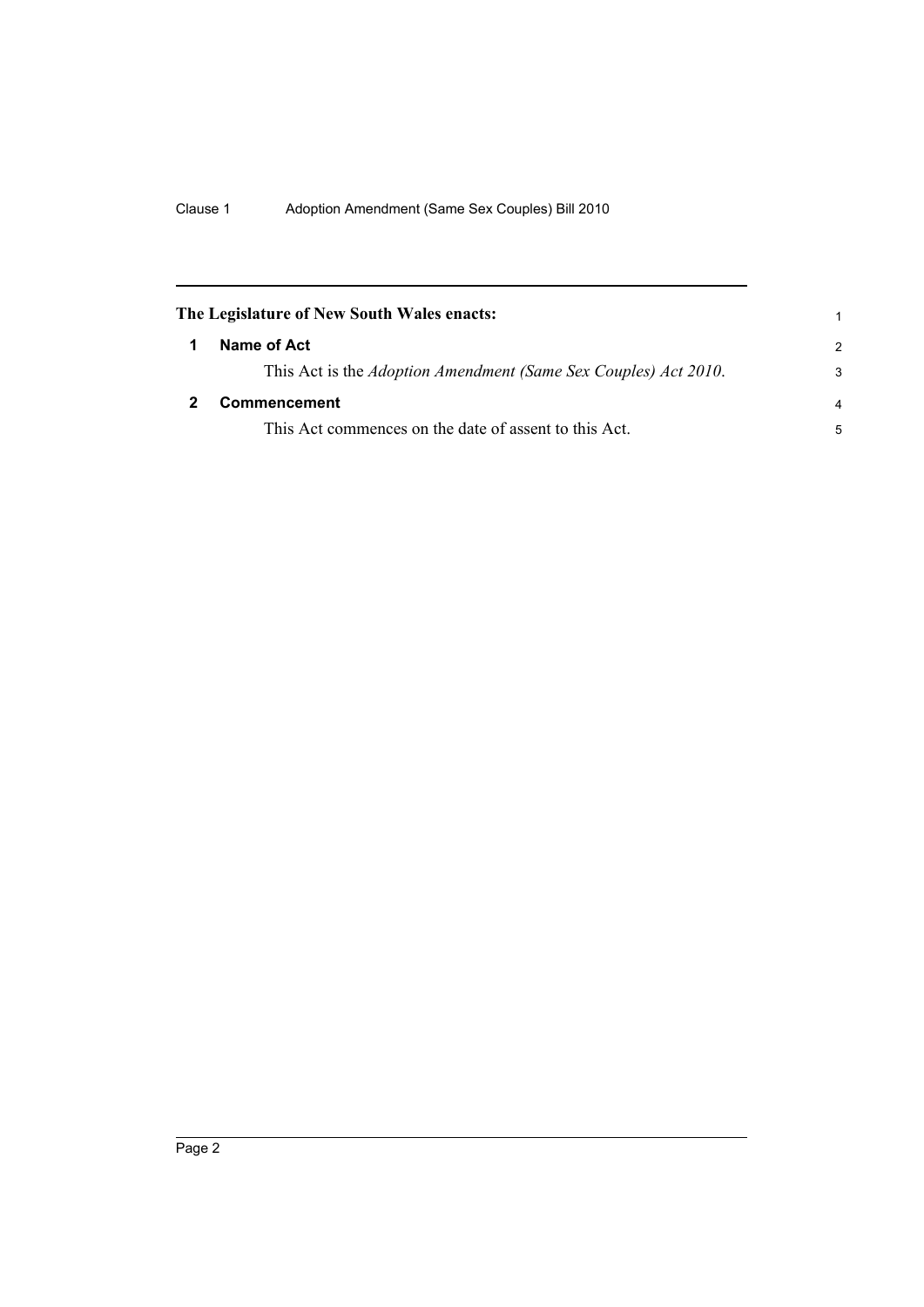Amendment of Adoption Act 2000 No 75 Schedule 1

<span id="page-6-0"></span>

|       | <b>Schedule 1</b>                                                                                                                                 |          | <b>Amendment of Adoption Act 2000 No 75</b>                                                                                                                                                                                                                                                                                                                                                                                                     | 1                                                             |
|-------|---------------------------------------------------------------------------------------------------------------------------------------------------|----------|-------------------------------------------------------------------------------------------------------------------------------------------------------------------------------------------------------------------------------------------------------------------------------------------------------------------------------------------------------------------------------------------------------------------------------------------------|---------------------------------------------------------------|
| [1]   | <b>Section 23 Jurisdiction</b>                                                                                                                    |          |                                                                                                                                                                                                                                                                                                                                                                                                                                                 |                                                               |
|       |                                                                                                                                                   | Chapter. | Omit the note at the end of section 23 (1). Insert instead:<br>Note. Couple is defined in the Dictionary to mean 2 persons who are<br>married to each other or who are de facto partners of each other (de<br>facto partner is defined in section 21C (1) of the Interpretation Act 1987<br>and refers to persons whether of the same sex or a different sex). The<br>effect of the making of an adoption order is described in Part 11 of this | 3<br>$\overline{4}$<br>5<br>$\,6$<br>$\overline{7}$<br>8<br>9 |
| $[2]$ |                                                                                                                                                   |          | Section 137 Access to adoption information by relatives and others after<br>death of adopted person or birth parent                                                                                                                                                                                                                                                                                                                             | 10<br>11                                                      |
|       | Omit section 137 (6).                                                                                                                             |          |                                                                                                                                                                                                                                                                                                                                                                                                                                                 | 12                                                            |
| $[3]$ | Dictionary, definition of "couple"                                                                                                                |          |                                                                                                                                                                                                                                                                                                                                                                                                                                                 | 13                                                            |
|       |                                                                                                                                                   |          | Omit the definition. Insert instead:                                                                                                                                                                                                                                                                                                                                                                                                            | 14                                                            |
|       |                                                                                                                                                   |          | <i>couple</i> means 2 persons who:                                                                                                                                                                                                                                                                                                                                                                                                              | 15                                                            |
|       |                                                                                                                                                   | (a)      | are married to each other, or                                                                                                                                                                                                                                                                                                                                                                                                                   | 16                                                            |
|       |                                                                                                                                                   | (b)      | are de facto partners of each other.                                                                                                                                                                                                                                                                                                                                                                                                            | 17                                                            |
|       |                                                                                                                                                   | follows: | Note. Married is defined elsewhere in this Dictionary and de facto<br><b>partner</b> is defined in section 21C (1) of the <i>Interpretation Act 1987</i> as                                                                                                                                                                                                                                                                                     | 18<br>19<br>20                                                |
|       | For the purposes of any Act or instrument, a person is the de facto<br>partner of another person (whether of the same sex or a different sex) if: |          |                                                                                                                                                                                                                                                                                                                                                                                                                                                 | 21<br>22                                                      |
|       |                                                                                                                                                   | (a)      | the person is in a registered relationship or interstate registered<br>relationship with the other person within the meaning of the<br>Relationships Register Act 2010, or                                                                                                                                                                                                                                                                      | 23<br>24<br>25                                                |
|       |                                                                                                                                                   | (b)      | the person is in a de facto relationship with the other person.                                                                                                                                                                                                                                                                                                                                                                                 | 26                                                            |
| [4]   |                                                                                                                                                   |          | Dictionary, definition of "de facto relationship"                                                                                                                                                                                                                                                                                                                                                                                               | 27                                                            |
|       | Omit the definition.                                                                                                                              |          |                                                                                                                                                                                                                                                                                                                                                                                                                                                 | 28                                                            |
| [5]   |                                                                                                                                                   |          | Dictionary, definition of "spouse"                                                                                                                                                                                                                                                                                                                                                                                                              | 29                                                            |
|       | Omit the definition. Insert instead:<br>spouse of a person means:                                                                                 |          | 30                                                                                                                                                                                                                                                                                                                                                                                                                                              |                                                               |
|       |                                                                                                                                                   |          | 31                                                                                                                                                                                                                                                                                                                                                                                                                                              |                                                               |
|       |                                                                                                                                                   | (a)      | a person to whom the person is married, or                                                                                                                                                                                                                                                                                                                                                                                                      | 32                                                            |
|       |                                                                                                                                                   | (b)      | the person's de facto partner.                                                                                                                                                                                                                                                                                                                                                                                                                  | 33                                                            |
|       |                                                                                                                                                   |          | Note. Married is defined elsewhere in this Dictionary and de facto<br>partner is defined in section 21C (1) of the Interpretation Act 1987.                                                                                                                                                                                                                                                                                                     | 34<br>35                                                      |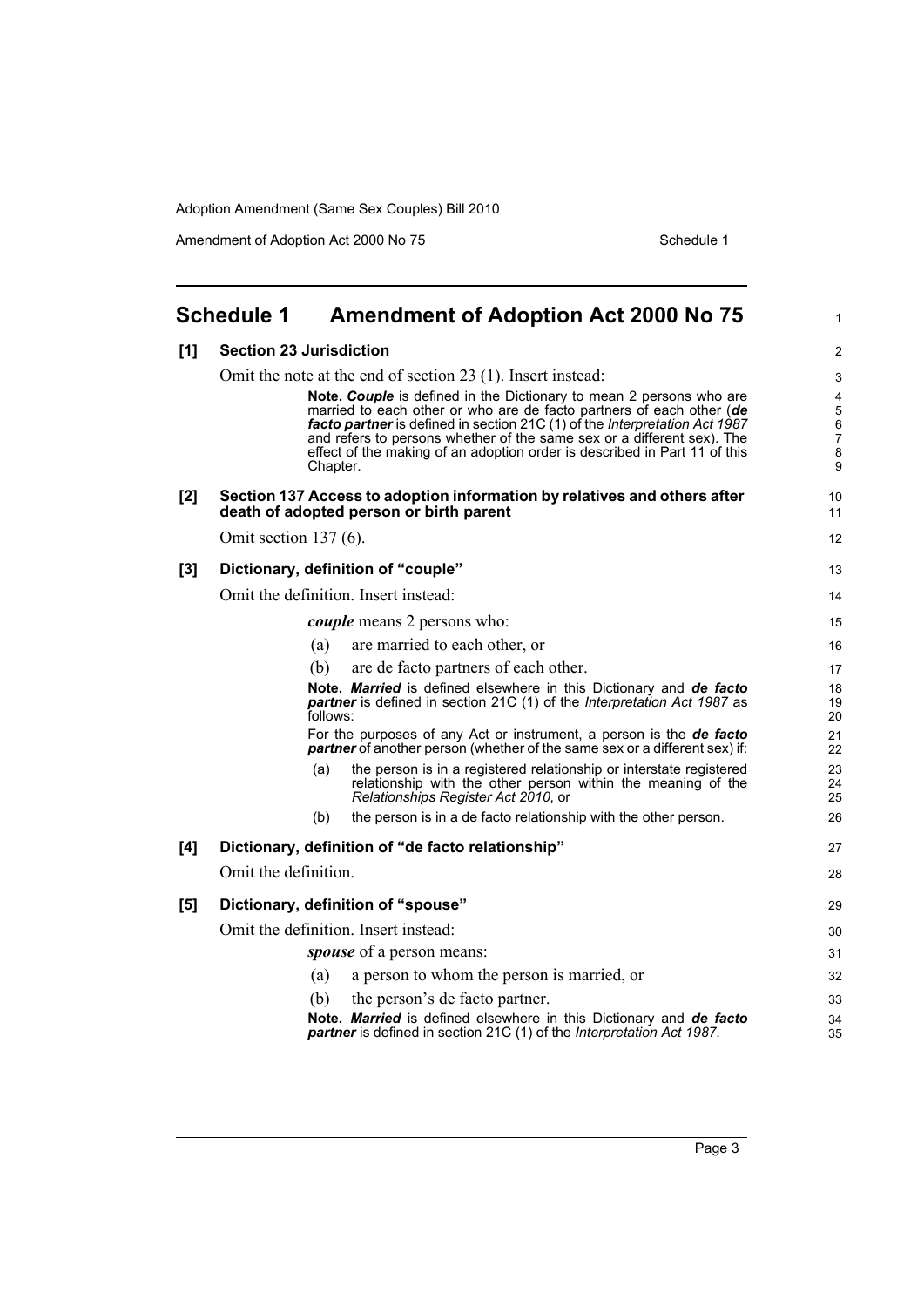Schedule 1 Amendment of Adoption Act 2000 No 75

#### **[6] Dictionary, definition of "step parent"**

Omit the definition. Insert instead:

| it the definition. Insert instead:                                            |                                                                                                                                                | 2                   |
|-------------------------------------------------------------------------------|------------------------------------------------------------------------------------------------------------------------------------------------|---------------------|
| step parent means, in relation to a particular person, another<br>person who: |                                                                                                                                                | 3<br>$\overline{4}$ |
| (a)                                                                           | is not a birth parent or adoptive parent of the particular<br>person, and                                                                      | 5<br>6              |
| (b)                                                                           | is married to the particular person's birth parent or<br>adoptive parent or is the de facto partner of the birth parent<br>or adoptive parent. | 7<br>8<br>9         |
|                                                                               | Note. Married is defined elsewhere in this Dictionary and de facto                                                                             | 10                  |

1

11

**Note.** *Married* is defined elsewhere in this Dictionary and *de facto partner* is defined in section 21C (1) of the *Interpretation Act 1987*.